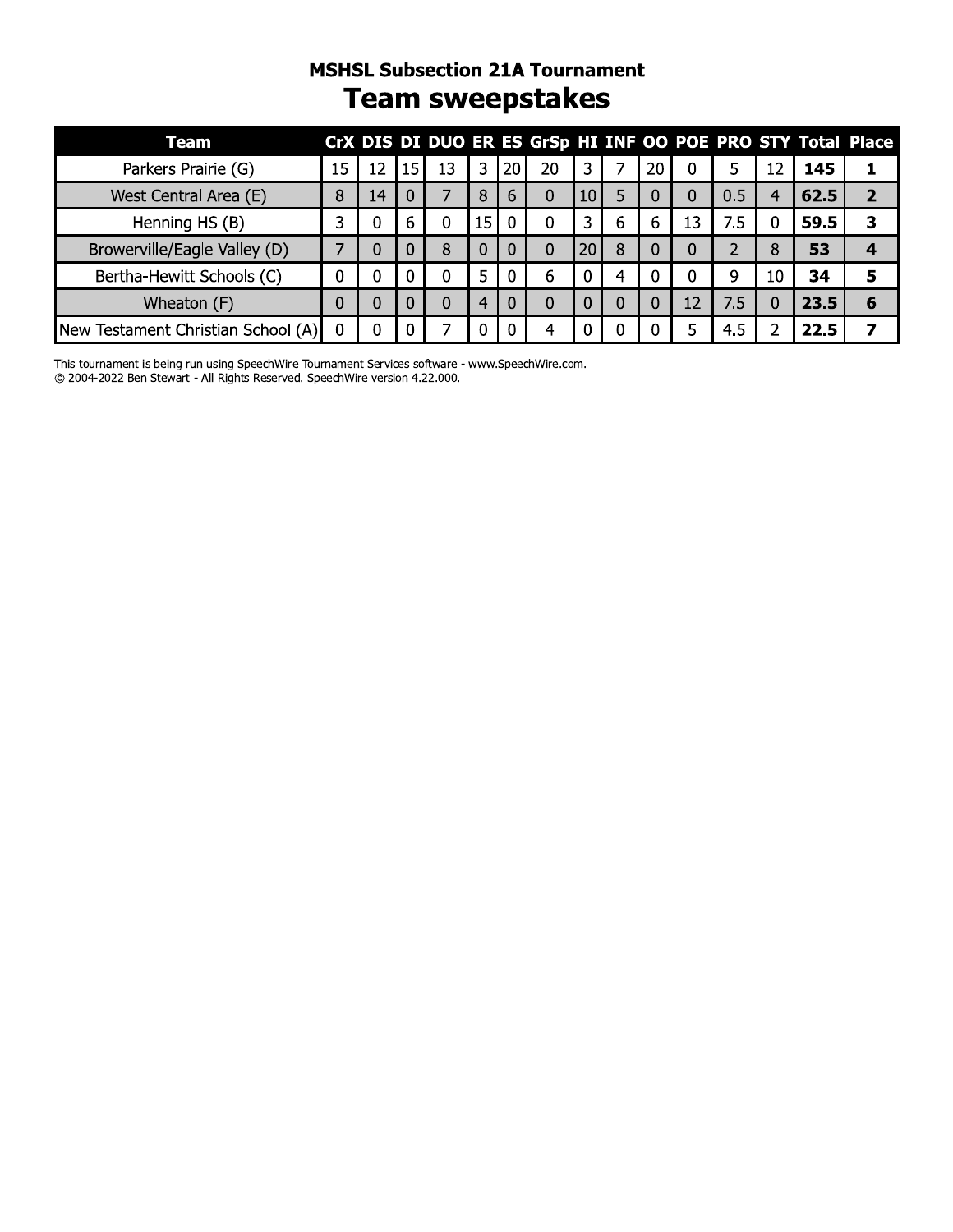### **MSHSL Subsection 21A Tournament Creative Expression**

| Code           | <b>Team</b>                 | Competitor(s)          | 1              | $\overline{\mathbf{2}}$ | R              | <b>Prelims Rank</b><br>total | Head<br>to<br>head | <b>Recips</b> | Opp.<br>Avg.<br><b>Rank</b> | <b>Playoff</b> | <b>Prelim</b><br>result |
|----------------|-----------------------------|------------------------|----------------|-------------------------|----------------|------------------------------|--------------------|---------------|-----------------------------|----------------|-------------------------|
| B1             | Henning HS                  | Destinie Sweno         | 5              | 6                       | 6              | 17                           |                    | 0.52          | 3.066667                    |                | 6                       |
| D <sub>1</sub> | Browerville/Eagle<br>Valley | Mackenzie<br>Uhlenkamp | 6              |                         |                | 8                            | $\mathcal{P}$      | 2.16          | 3.666667                    |                |                         |
| E <sub>1</sub> | <b>West Central Area</b>    | Grace Hauglie          |                | 3                       | $\overline{2}$ | 6                            |                    | 1.83          | 3.800000                    |                |                         |
| G1             | Parkers Prairie             | <b>Bryce Vogt</b>      | 3              | $\overline{2}$          | 3              | 8                            | 3                  | 1.16          | 3.666667                    |                | 3                       |
| G <sub>2</sub> | Parkers Prairie             | Elora Wagner           | $\overline{2}$ | 5                       | 5              | 12                           | 5                  | 0.90          | 3.400000                    |                | 5                       |
| G <sub>3</sub> | Parkers Prairie             | Autumn Hartman         | 4              | $\overline{4}$          |                | 12                           | 4                  | 0.75          | 3.400000                    |                | 4                       |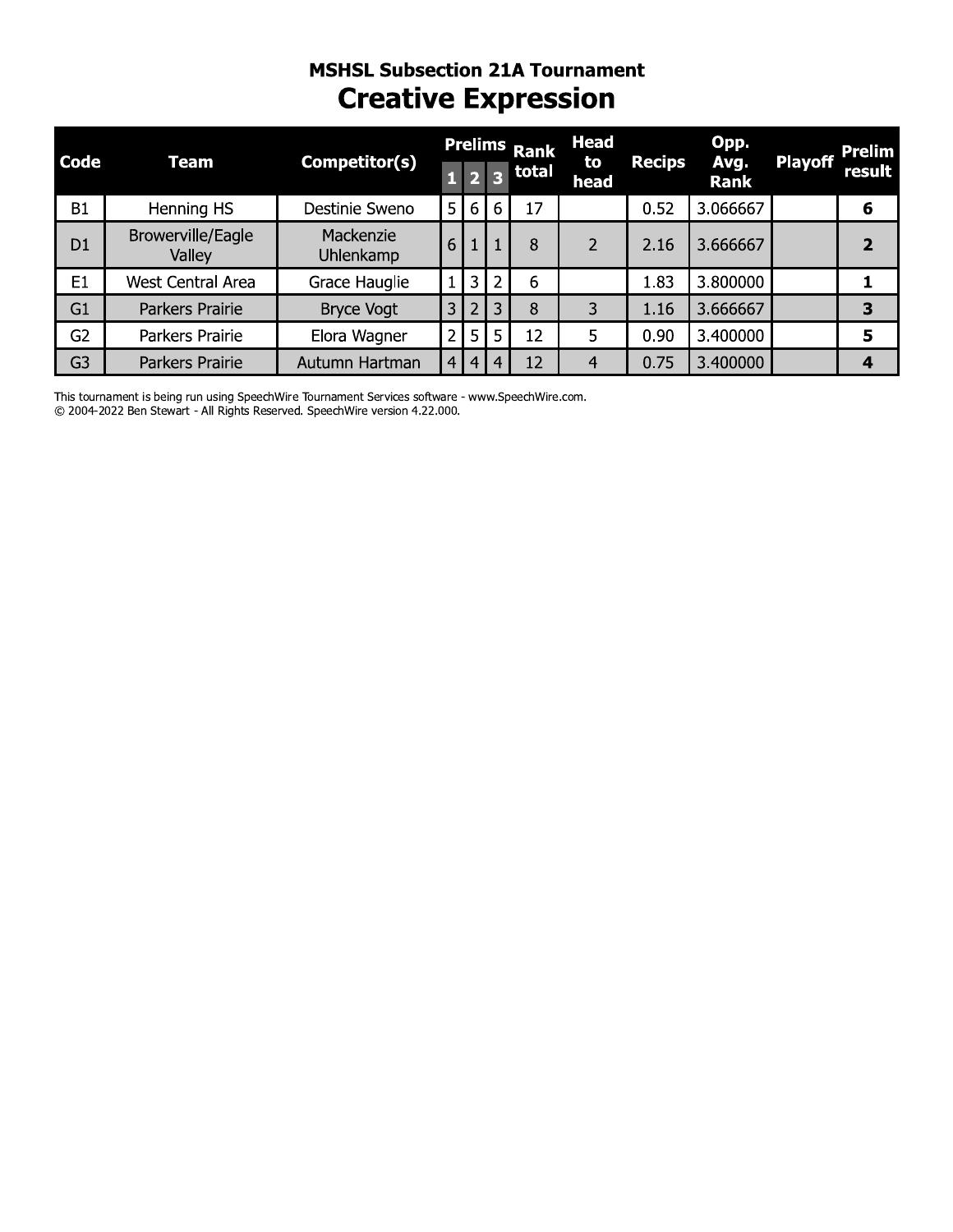#### **MSHSL Subsection 21A Tournament Discussion**

| <b>Code</b>    | Team                     | Competitor(s)     |                |                |   |    | Prelims Rank Head to Recips |      | Opp. Avg. playoff Prelim<br>Rank Rank result |   |
|----------------|--------------------------|-------------------|----------------|----------------|---|----|-----------------------------|------|----------------------------------------------|---|
|                |                          |                   |                |                |   |    | 3 total head                |      |                                              |   |
| E <sub>1</sub> | West Central Area        | Elizabeth Pollard |                |                |   |    |                             | 3.00 | 3.000000                                     |   |
| E <sub>2</sub> | <b>West Central Area</b> | Kaelyn Merz       | 4 <sup>1</sup> |                | 2 | 10 |                             | 0.91 | 2.222222                                     | 3 |
| G1             | Parkers Prairie          | Orran Hart        | 2.             | $\overline{4}$ | 4 | 11 |                             | 0.83 | 2.111111                                     | 4 |
| G <sub>2</sub> | Parkers Prairie          | Riley Kortenbusch |                |                |   | 6  |                             | 1.50 | 2.666667                                     |   |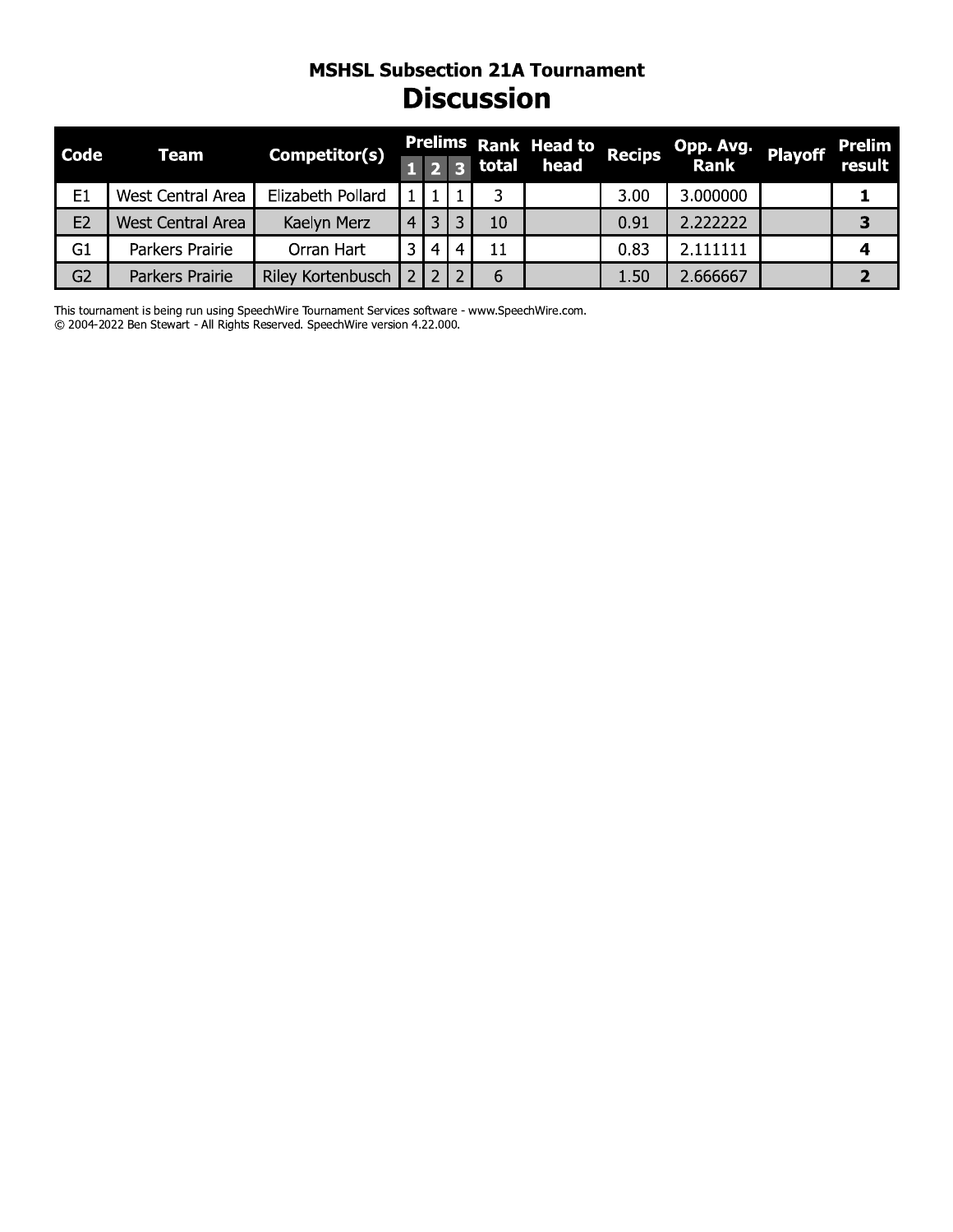### **MSHSL Subsection 21A Tournament Dramatic Interpretation**

| <b>Code</b>    | Team            | Competitor(s)    |  |       | Prelims Rank Head to Recips OF |      | Opp. Avg. | <b>Playoff</b> | Prelim |
|----------------|-----------------|------------------|--|-------|--------------------------------|------|-----------|----------------|--------|
|                |                 |                  |  | total | head                           |      | Rank      |                | result |
| B1             | Henning HS      | Macy Oseien      |  |       |                                | 0.99 | 1.500000  |                |        |
| G1             | Parkers Prairie | Ty Lenzen        |  |       |                                | 1.50 | 2.000000  |                |        |
| G <sub>2</sub> | Parkers Prairie | Hannah Shircliff |  |       |                                | 3.00 | 2.500000  |                |        |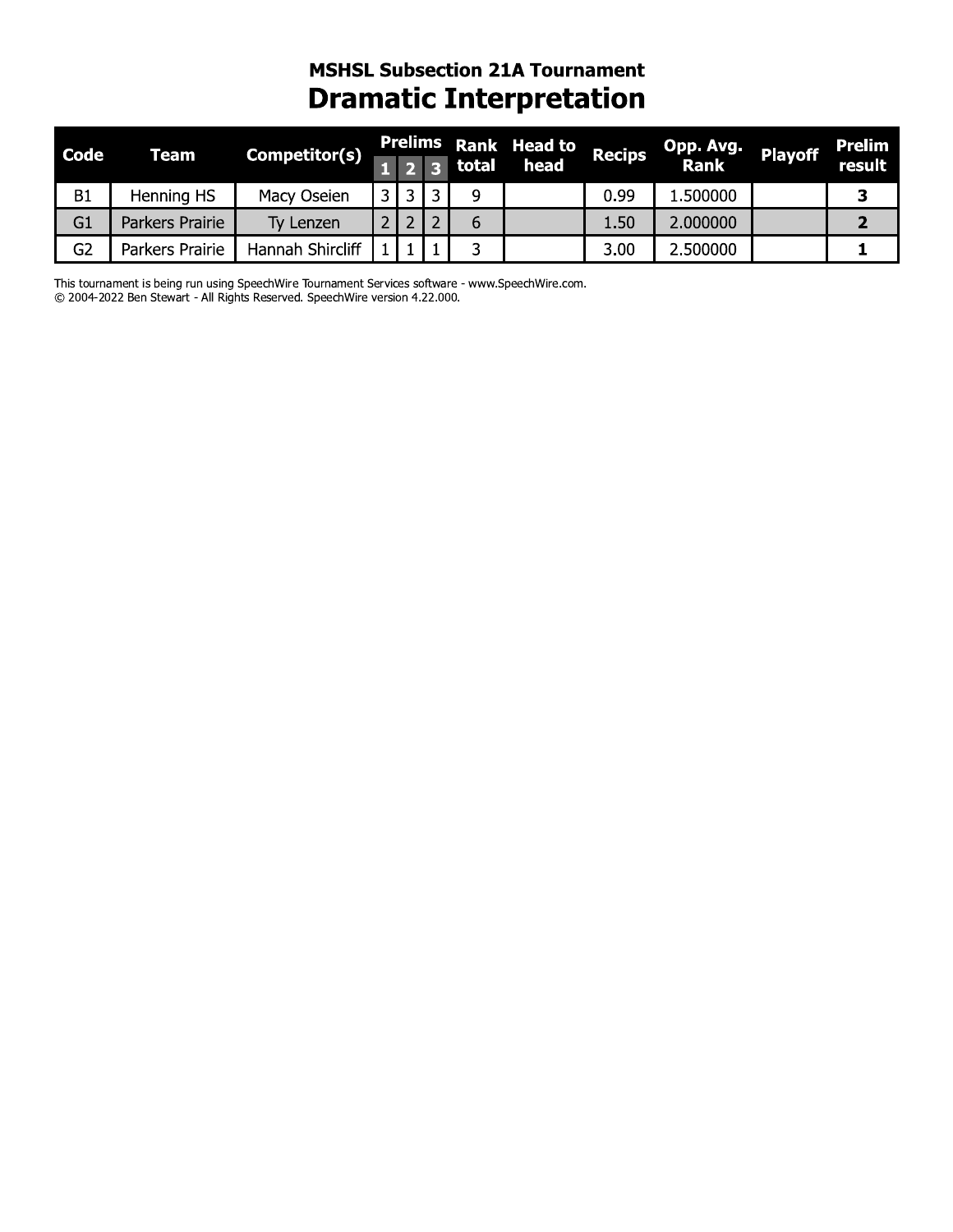### **MSHSL Subsection 21A Tournament Duo Interpretation**

|                |                                          |                                            |                |                |                         | <b>Prelims Rank</b> | <b>Head</b> |               | Opp.                |                | Prelim       |
|----------------|------------------------------------------|--------------------------------------------|----------------|----------------|-------------------------|---------------------|-------------|---------------|---------------------|----------------|--------------|
| Code           | <b>Team</b>                              | Competitor(s)                              | $\mathbf{1}$   | $\overline{2}$ | $\overline{\mathbf{3}}$ | total               | to<br>head  | <b>Recips</b> | Avg.<br><b>Rank</b> | <b>Playoff</b> | result       |
| A1             | New Testament<br><b>Christian School</b> | Katelyn Powers and<br>Catie Baker          | $\overline{2}$ | $\overline{3}$ | $\overline{2}$          | 7                   |             | 1.33          | 4.277778            |                | 2            |
| D <sub>1</sub> | Browerville/Eagle<br>Valley              | Natalie Marxer and<br><b>Ashley Perish</b> | $\overline{1}$ | $\overline{2}$ |                         | $\overline{4}$      |             | 2.50          | 4.444444            |                | $\mathbf{1}$ |
| E1             | West Central Area                        | Haley DeSmet and<br>Kaylee Gehrke          | 6              | 6              | 5                       | 17                  |             | 0.52          | 3.722222            |                | 6            |
| E <sub>2</sub> | <b>West Central Area</b>                 | Whitney Blume and<br>Skylar LaRue          | 5              | $\overline{4}$ | 6                       | 15                  |             | 0.61          | 3.833333            |                | 5            |
| G <sub>1</sub> | Parkers Prairie                          | Jayme O'Brien and<br>Sophie Pfeffer        | 3              | 5              | 4                       | 12                  |             | 0.78          | 4.000000            |                | 4            |
| G <sub>2</sub> | Parkers Prairie                          | Taylor Duberowski and<br>Sarah Toyli       | $\overline{4}$ | $\overline{1}$ | 3                       | 8                   |             | 1.58          | 4.222222            |                | 3            |
| G <sub>3</sub> | Parkers Prairie                          | Alicia Penrose and Zoe<br>Grundei          | $\overline{7}$ | $\overline{7}$ | $\overline{7}$          | 21                  |             | 0.42          | 3.500000            |                | 7            |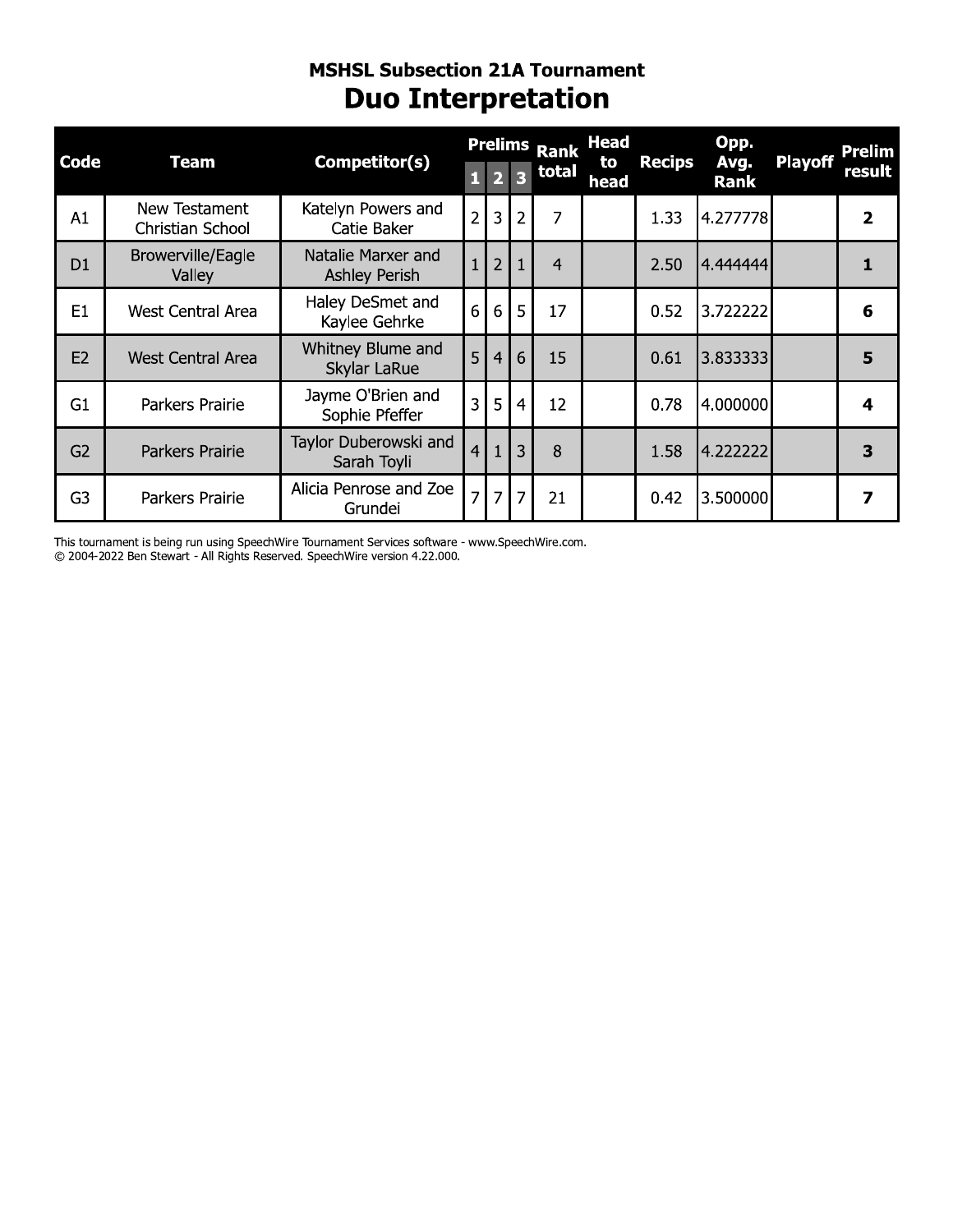# **MSHSL Subsection 21A Tournament Extemporaneous Reading**

| Code           | Team                     | Competitor(s)     |     |                |   |         | Prelims Rank Head to Recips |      | Opp. Avg.   | <b>Playoff</b> | <b>Prelim</b> |
|----------------|--------------------------|-------------------|-----|----------------|---|---------|-----------------------------|------|-------------|----------------|---------------|
|                |                          |                   |     |                |   | 3 total | head                        |      | <b>Rank</b> |                | result        |
| B <sub>1</sub> | Henning HS               | Isabelle Godding  |     | 3              |   | 6       |                             | 1.83 | 4.333333    |                | 2             |
| <b>B2</b>      | Henning HS               | Monica Hansen     |     |                |   | 4       |                             | 2.50 | 4.444444    |                |               |
| C1             | Bertha-Hewitt Schools    | Nathan Blashack   | 5 I | 5 <sup>5</sup> | 4 | 14      | 4                           | 0.65 | 3.888889    |                | 4             |
| E1             | <b>West Central Area</b> | <b>Aaron Biss</b> |     | 6              | 5 | 18      |                             | 0.50 | 3.666667    |                |               |
| E <sub>2</sub> | <b>West Central Area</b> | Alexa Blume       |     |                | 3 | 13      |                             | 0.80 | 3.944444    |                | 3             |
| F1             | Wheaton                  | Paige Beyer       | 6   |                | 6 | 14      | 5                           | 0.82 | 3.888889    |                | 5             |
| G <sub>1</sub> | Parkers Prairie          | Josie Ahlers      | 4   | 4              |   | 15      |                             | 0.64 | 3.833333    |                | 6             |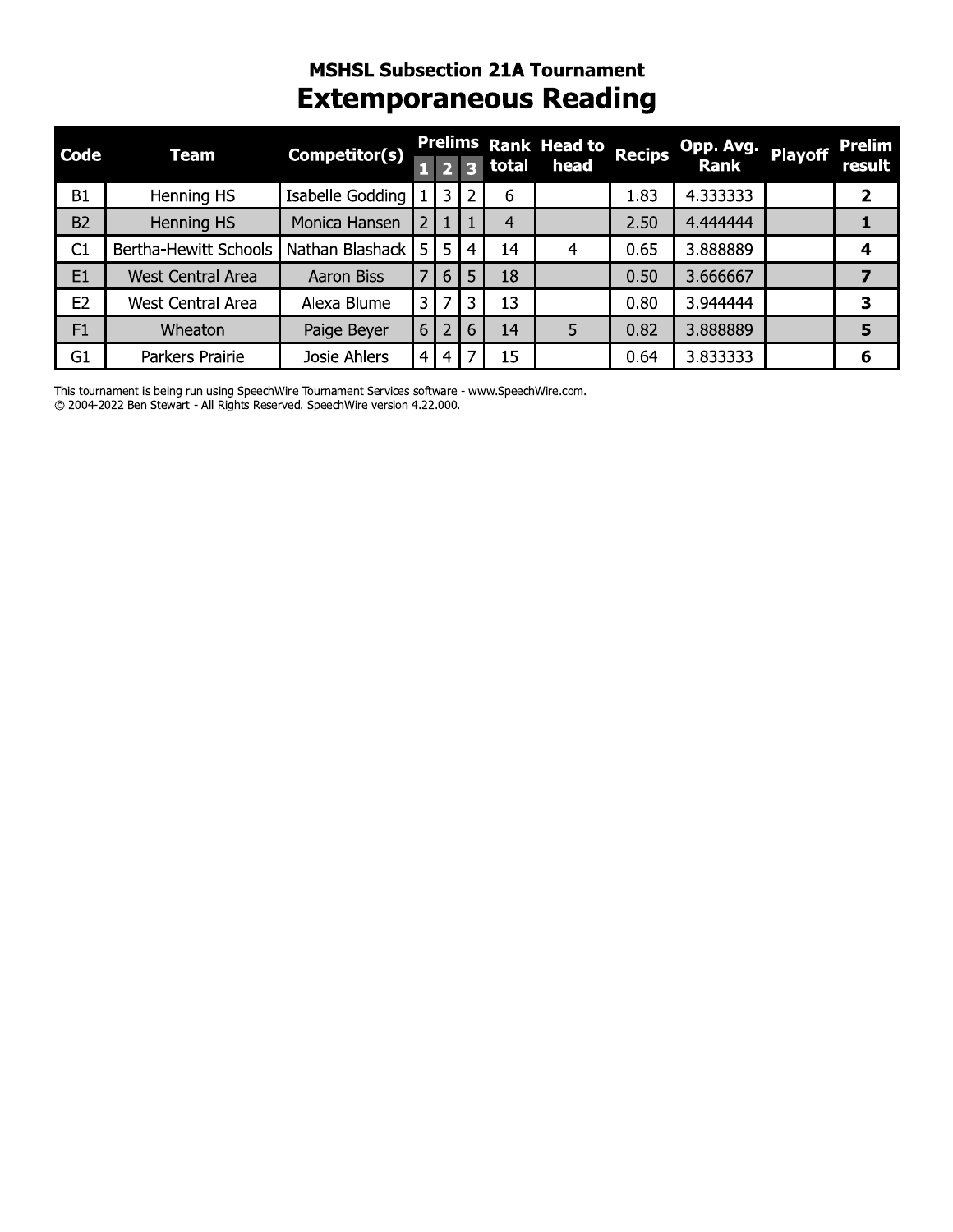### **MSHSL Subsection 21A Tournament Extemporaneous Speaking**

| <b>Code</b>    | Team              | Competitor(s)       |     |                  |                       |           | Prelims Rank Head to | <b>Recips</b> |                   | Playoff | <b>Prelim</b> |
|----------------|-------------------|---------------------|-----|------------------|-----------------------|-----------|----------------------|---------------|-------------------|---------|---------------|
|                |                   |                     |     |                  |                       | $3$ total | head                 |               | Opp. Avg.<br>Rank |         | result        |
| E <sub>1</sub> | West Central Area | Kelsey Eystad       |     |                  |                       |           |                      | 1.33          | 2.555556          |         | З             |
| G <sub>1</sub> | Parkers Prairie   | <b>Tristan Shaw</b> | 4 I | $\left 4\right $ | $\boldsymbol{\Delta}$ | 12        |                      | 0.75          | 2.000000          |         |               |
| G <sub>2</sub> | Parkers Prairie   | Jaycee Koep         |     |                  | 2                     |           |                      | 2.33          | 2.777778          |         |               |
| G <sub>3</sub> | Parkers Prairie   | John O'Brien        |     | 3                |                       | 6         |                      | 1.83          | 2.666667          |         |               |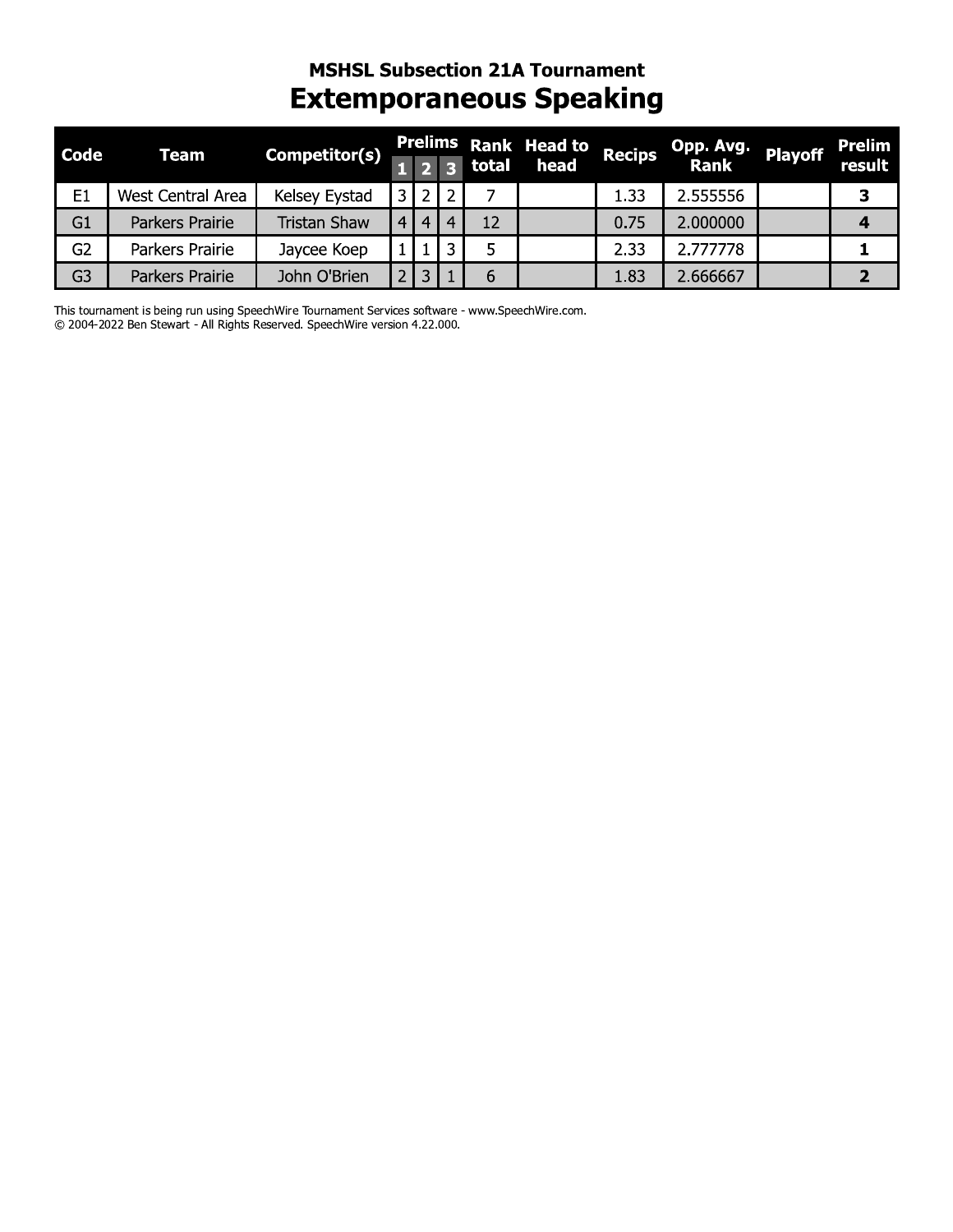# MSHSL SUDSECTION ZIA TOURNAMENT Great Speecnes

|                |                                   | <b>MSHSL Subsection 21A Tournament</b><br><b>Great Speeches</b> |                         |                |                |                     |                   |               |              |                |               |
|----------------|-----------------------------------|-----------------------------------------------------------------|-------------------------|----------------|----------------|---------------------|-------------------|---------------|--------------|----------------|---------------|
| <b>Code</b>    | <b>Team</b>                       | Competitor(s)                                                   |                         |                |                | <b>Prelims Rank</b> | <b>Head</b><br>to | <b>Recips</b> | Opp.<br>Avg. | <b>Playoff</b> | Prelim        |
|                |                                   |                                                                 | $\mathbf{1}$            |                |                | total               | head              |               | <b>Rank</b>  |                | <b>result</b> |
| A1             | New Testament Christian<br>School | Jasper Bailey                                                   | 5 <sub>1</sub>          | 5 <sub>1</sub> | 5              | 15                  |                   | 0.60          | 2.500000     |                | 5             |
| C1             | Bertha-Hewitt Schools             | Isaac Blashack                                                  | $\overline{\mathbf{3}}$ | $\overline{3}$ | $\overline{2}$ | 8                   |                   | 1.16          | 3.083333     |                | 3             |
| G <sub>1</sub> | Parkers Prairie                   | Isabelle<br>Langager                                            | $\overline{4}$          | $\overline{4}$ | $\overline{4}$ | 12                  |                   | 0.75          | 2.750000     |                | 4             |
| G <sub>2</sub> | Parkers Prairie                   | Andrew<br><b>Sansness</b>                                       |                         | $\overline{1}$ | 3              | 5                   | 1                 | 2.33          | 3.333333     |                | 1             |
| G <sub>3</sub> | Parkers Prairie                   | Kaitlyn Seibel                                                  | $\overline{2}$          | $\overline{2}$ |                | 5                   | $\overline{2}$    | 2.00          | 3.333333     |                | 2             |

C 2004-2022 Ben Stewart - All Rights Reserved. Speechwire version 4.22.000.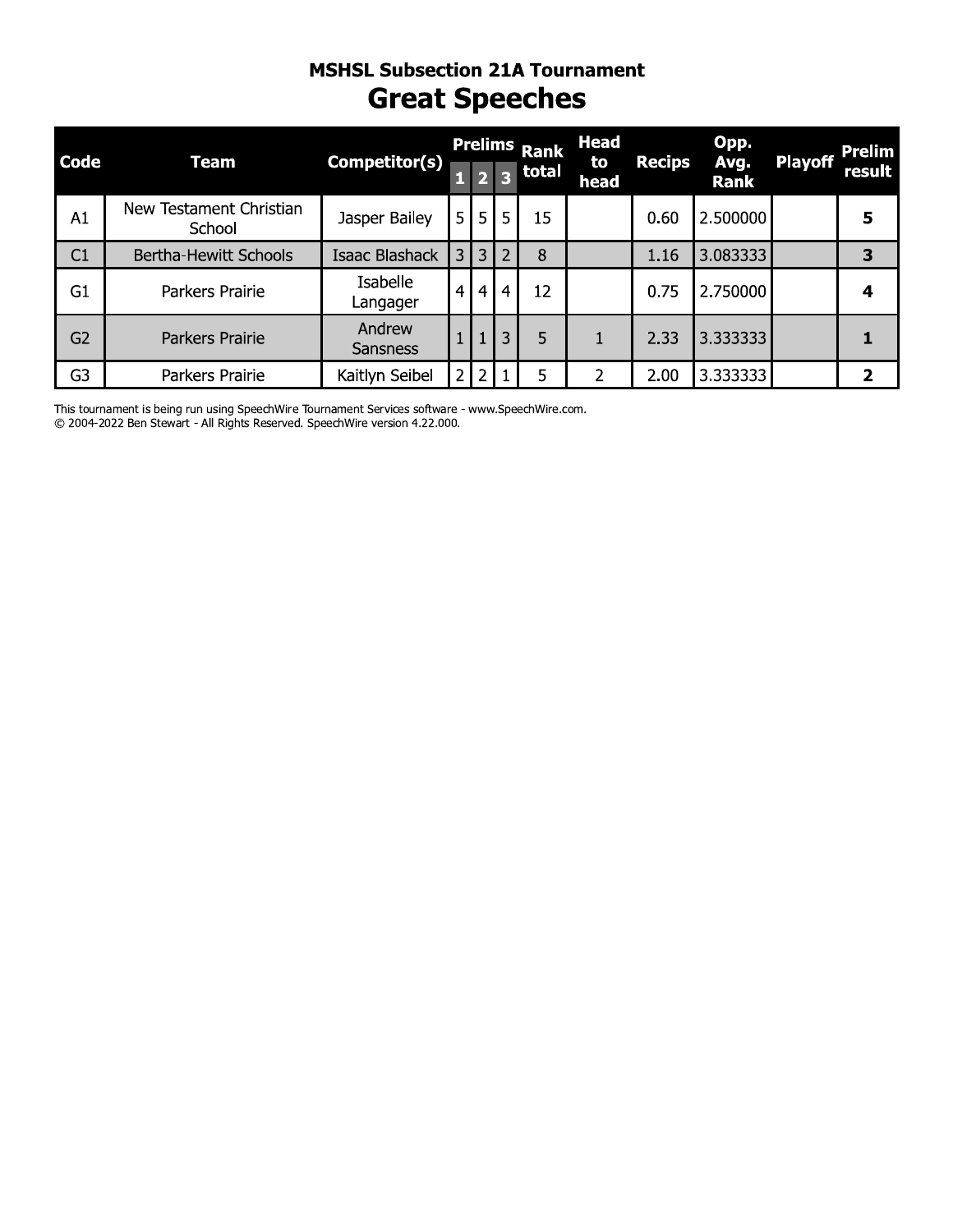### **MSHSL Subsection 21A Tournament Humorous Interpretation**

| <b>Code</b>    | Team                               | Competitor(s)         |                |                |                |       | Prelims Rank Head to | <b>Recips</b> | Opp. Avg.   | <b>Playoff</b> | <b>Prelim</b>           |
|----------------|------------------------------------|-----------------------|----------------|----------------|----------------|-------|----------------------|---------------|-------------|----------------|-------------------------|
|                |                                    |                       |                |                |                | total | head                 |               | <b>Rank</b> |                | result                  |
| <b>B1</b>      | Henning HS                         | Breanna Bunkowski     | 3              | 3              | 3              | 9     |                      | 0.99          | 3.512821    |                | 6                       |
| D <sub>1</sub> | <b>Browerville/Eagle</b><br>Valley | Adrianna Eckel        |                | $\mathbf{1}$   | 1              | 3     |                      | 3.00          | 3.461538    |                | 1                       |
| D <sub>2</sub> | Browerville/Eagle<br>Valley        | Alexander<br>Stormoen |                | 3              | 1              | 5     |                      | 2.33          | 3.844444    |                | $\overline{2}$          |
| D <sub>3</sub> | Browerville/Eagle<br>Valley        | <b>Samuel Asmus</b>   | $\overline{2}$ | $\overline{2}$ | 3              | 7     |                      | 1.33          | 3.358974    |                | $\overline{\mathbf{A}}$ |
| E1             | <b>West Central Area</b>           | Parker Stach          | 5              |                | $\overline{2}$ | 8     |                      | 1.70          | 3.714286    |                | 5                       |
| E <sub>2</sub> | <b>West Central Area</b>           | Isaac Kreft           | $\overline{2}$ | $\overline{2}$ | 2              | 6     |                      | 1.50          | 3.230769    |                | 3                       |
| F <sub>1</sub> | Wheaton                            | Kendra Veldhouse      | 6              | 6              | 6              | 18    |                      | 0.48          | 2.977778    |                | 11                      |
| G <sub>1</sub> | Parkers Prairie                    | Zander Becker         | $\overline{4}$ | $\overline{4}$ | 5              | 13    | 8                    | 0.70          | 2.692308    |                | 8                       |
| G <sub>2</sub> | Parkers Prairie                    | Avri Lucht            | $\overline{4}$ | 5              | 4              | 13    | 9                    | 0.70          | 3.311111    |                | 9                       |
| G <sub>3</sub> | Parkers Prairie                    | Daniel Ramirez        | 3              | 4              | 4              | 11    |                      | 0.83          | 3.051282    |                | 7                       |
| G4             | Parkers Prairie                    | <b>Rylie Uhde</b>     | 5              | 5              | 5              | 15    |                      | 0.60          | 3.051282    |                | 10                      |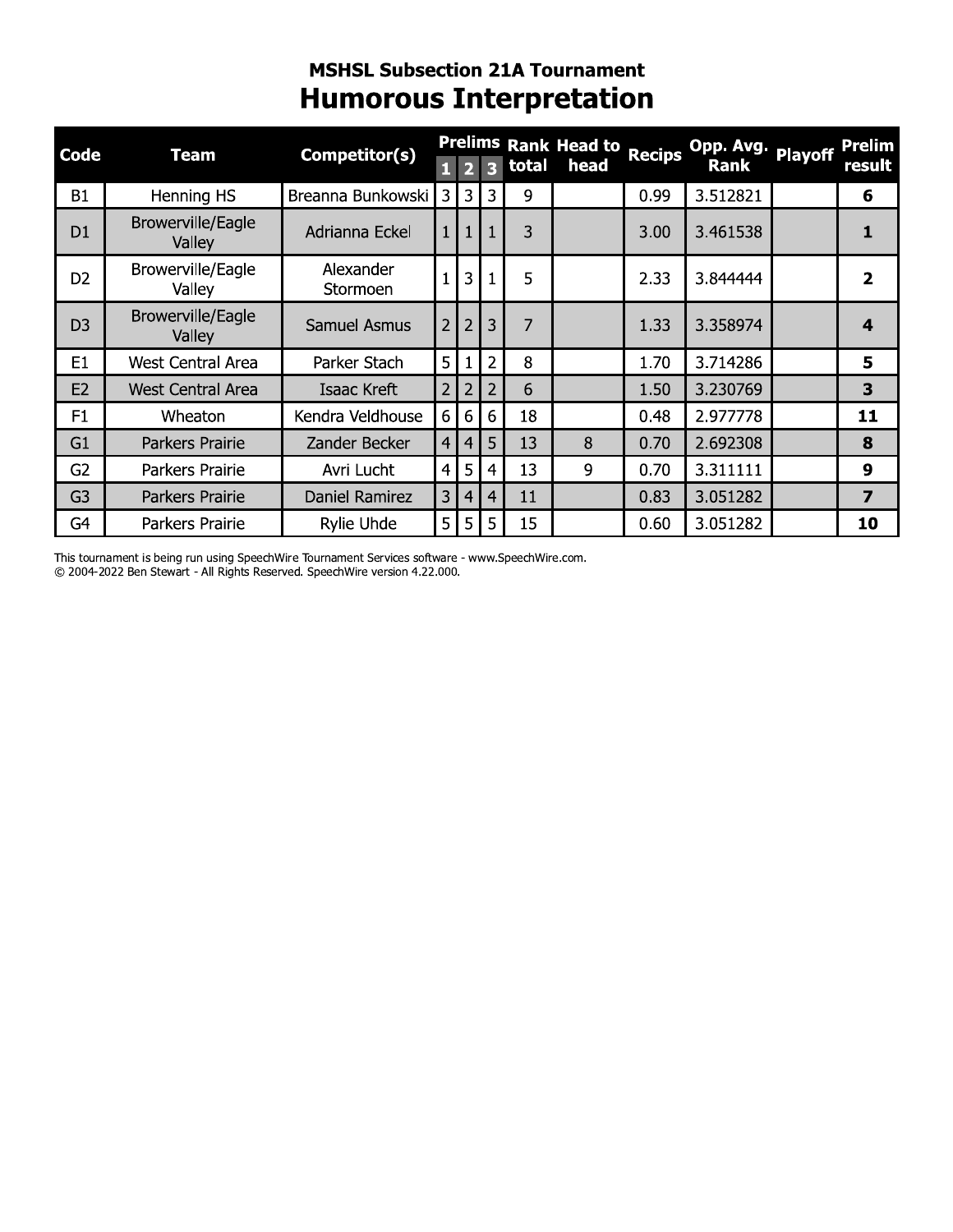### **MSHSL Subsection 21A Tournament Informative Speaking**

| <b>Code</b>    | <b>Team</b>                  | Competitor(s)     |                |    |    | $2 \overline{3}$ total | Prelims Rank Head to Recips<br>head |      | Opp. Avg. Playoff Prelim<br>Rank Playoff result |   |
|----------------|------------------------------|-------------------|----------------|----|----|------------------------|-------------------------------------|------|-------------------------------------------------|---|
| <b>B1</b>      | Henning HS                   | Emma Severson     | 2 I            | 3. | 2. |                        |                                     | 1.33 | 3.166667                                        | З |
| C1             | <b>Bertha-Hewitt Schools</b> | Gavin Brown       |                | 5  |    | 15                     |                                     | 0.60 | 2.500000                                        | 5 |
| D <sub>1</sub> | Browerville/Eagle Valley     | Annette Drayna    |                |    | ิว | 5                      |                                     | 2.33 | 3.333333                                        |   |
| E <sub>1</sub> | <b>West Central Area</b>     | <b>Tyler Biss</b> | 3              | 4  | 4  | 11                     |                                     | 0.83 | 2.833333                                        |   |
| G <sub>1</sub> | Parkers Prairie              | Aili Toyli        | 4 <sup>1</sup> | 2  |    |                        |                                     | 1.75 | 3.166667                                        |   |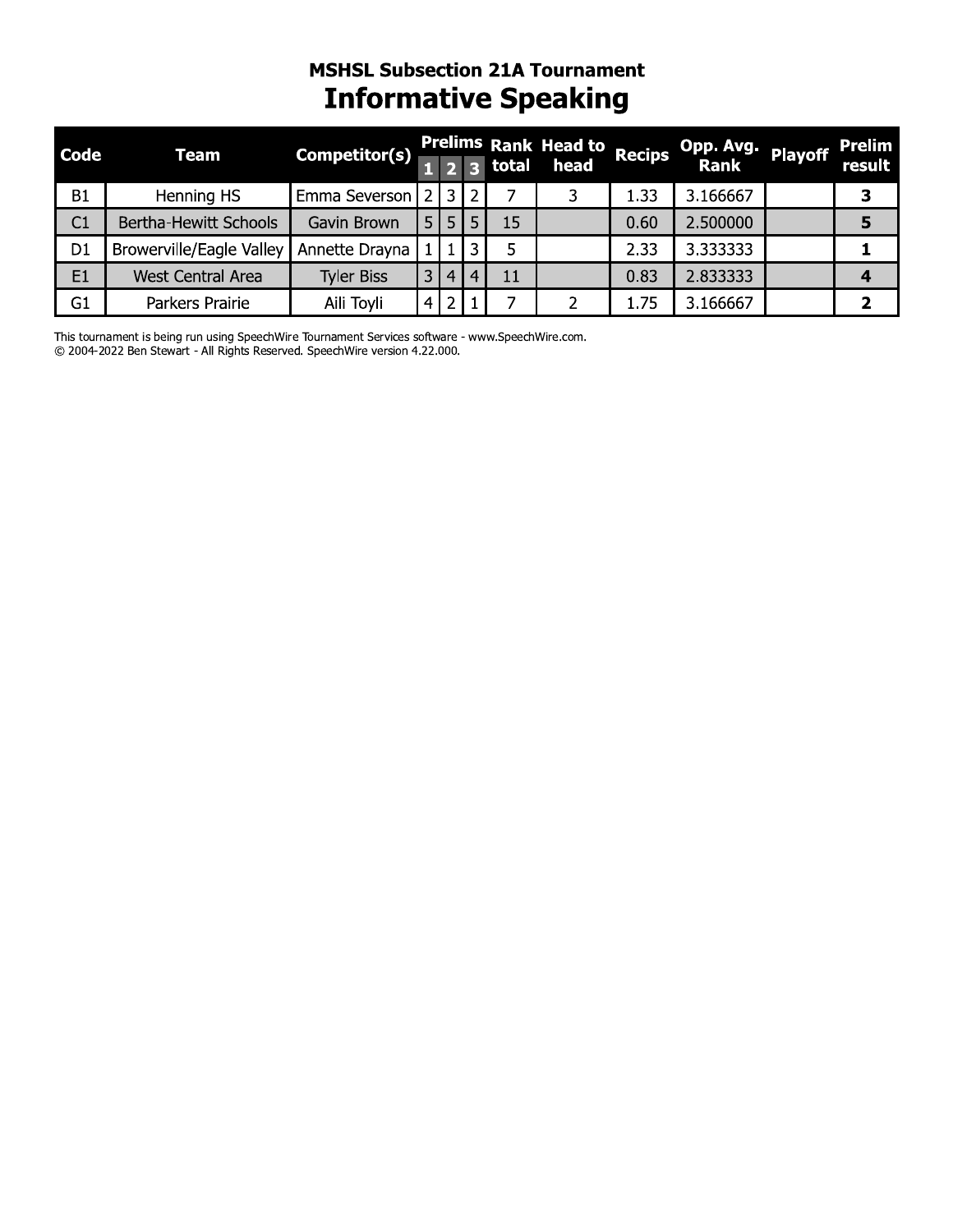### **MSHSL Subsection 21A Tournament Original Oratory**

| <b>Code</b>    | Team            | Competitor(s)    |                |     |       | <b>Prelims Rank Head to</b> | Recips | Opp. Avg.<br>Rank | <b>Playoff</b> | <b>Prelim</b> |
|----------------|-----------------|------------------|----------------|-----|-------|-----------------------------|--------|-------------------|----------------|---------------|
|                |                 |                  |                | 1 2 | total | head                        |        |                   |                | result        |
| <b>B1</b>      | Henning HS      | Elin Smith       | 3              |     | 8     |                             | 1.16   | 2.444444          |                | З             |
| G1             | Parkers Prairie | Donavin Anderson |                | 3   |       |                             | 1.33   | 2.555556          |                |               |
| G <sub>2</sub> | Parkers Prairie | Devin Steele     |                |     | 3     |                             | 3.00   | 3.000000          |                |               |
| G <sub>3</sub> | Parkers Prairie | Mya Adickes      | $\overline{4}$ | 4   | 12    |                             | 0.75   | 2.000000          |                | 4             |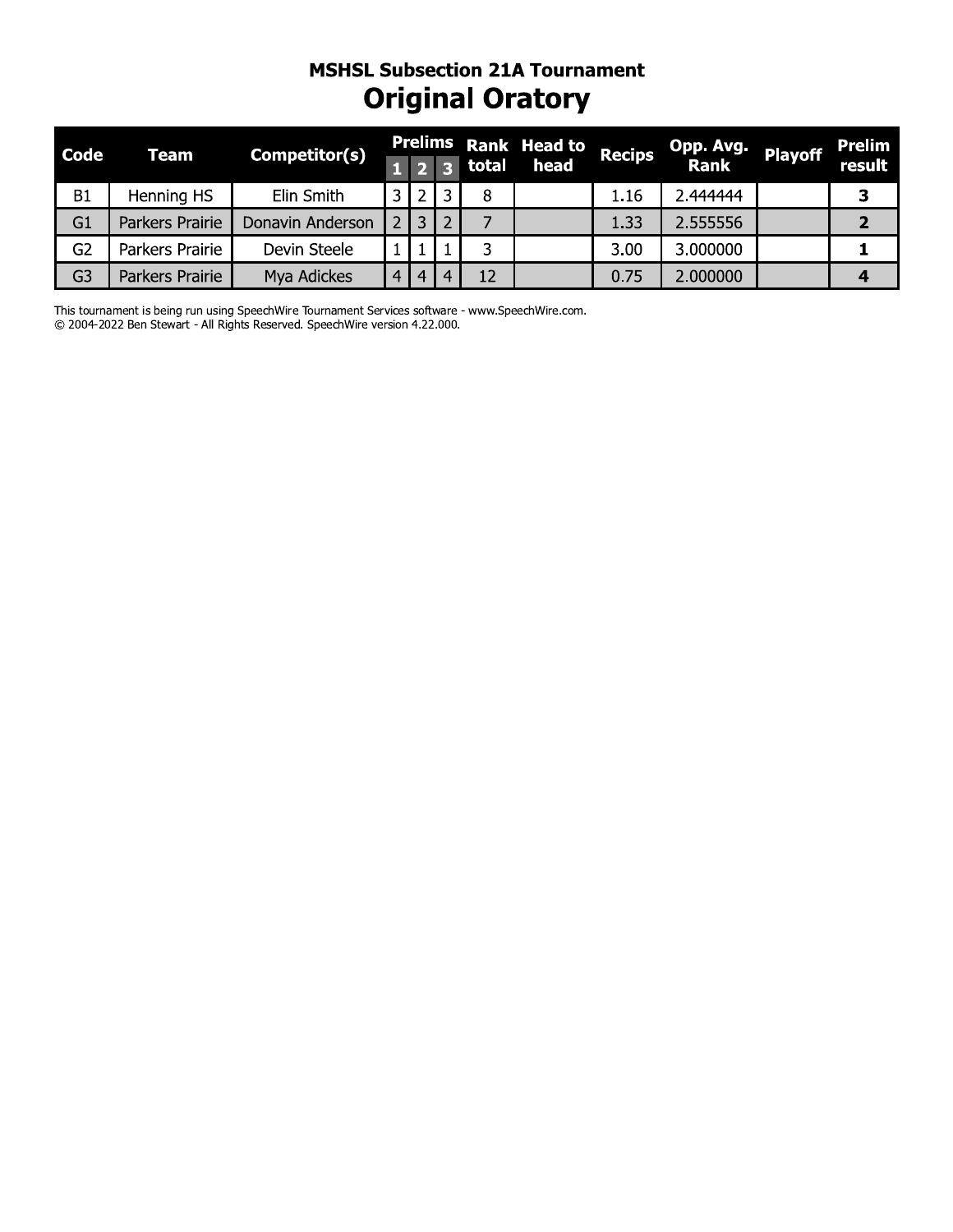### MSHSL SUDSECTION ZIA TOUrnament **Poetry Reading**

|                |                                   | <b>Poetry Reading</b> |                |                |                | <b>Prelims Rank</b> | <b>Head</b> |               | Opp.                |                | <b>Prelim</b> |
|----------------|-----------------------------------|-----------------------|----------------|----------------|----------------|---------------------|-------------|---------------|---------------------|----------------|---------------|
| <b>Code</b>    | <b>Team</b>                       | <b>Competitor(s)</b>  | $\mathbf{1}$   | $\overline{2}$ |                | 3 total             | to<br>head  | <b>Recips</b> | Avg.<br><b>Rank</b> | <b>Playoff</b> | result        |
| A1             | New Testament Christian<br>School | Sandra Cordes         | $\overline{4}$ |                | 4 3            | 11                  |             | 0.83          | 2.833333            |                | 4             |
| B1             | Henning HS                        | Myiesha Antoni        | $\overline{3}$ | 3 <sup>1</sup> | $\overline{2}$ | 8                   |             | 1.16          | 3.083333            |                | 3             |
| <b>B2</b>      | Henning HS                        | Emma Fosse            | 1              | 2 <sup>1</sup> | 4              | 7                   |             | 1.75          | 3.166667            |                | 2             |
| F1             | Wheaton                           | Avah Sykora           | $\overline{2}$ | $\mathbf{1}$   | $\mathbf{1}$   | $\overline{4}$      |             | 2.50          | 3.416667            |                | 1             |
| F <sub>2</sub> | Wheaton                           | Raquel<br>Kallstrom   | 5              | 5 <sub>1</sub> | 5              | 15                  |             | 0.60          | 2.500000            |                | 5             |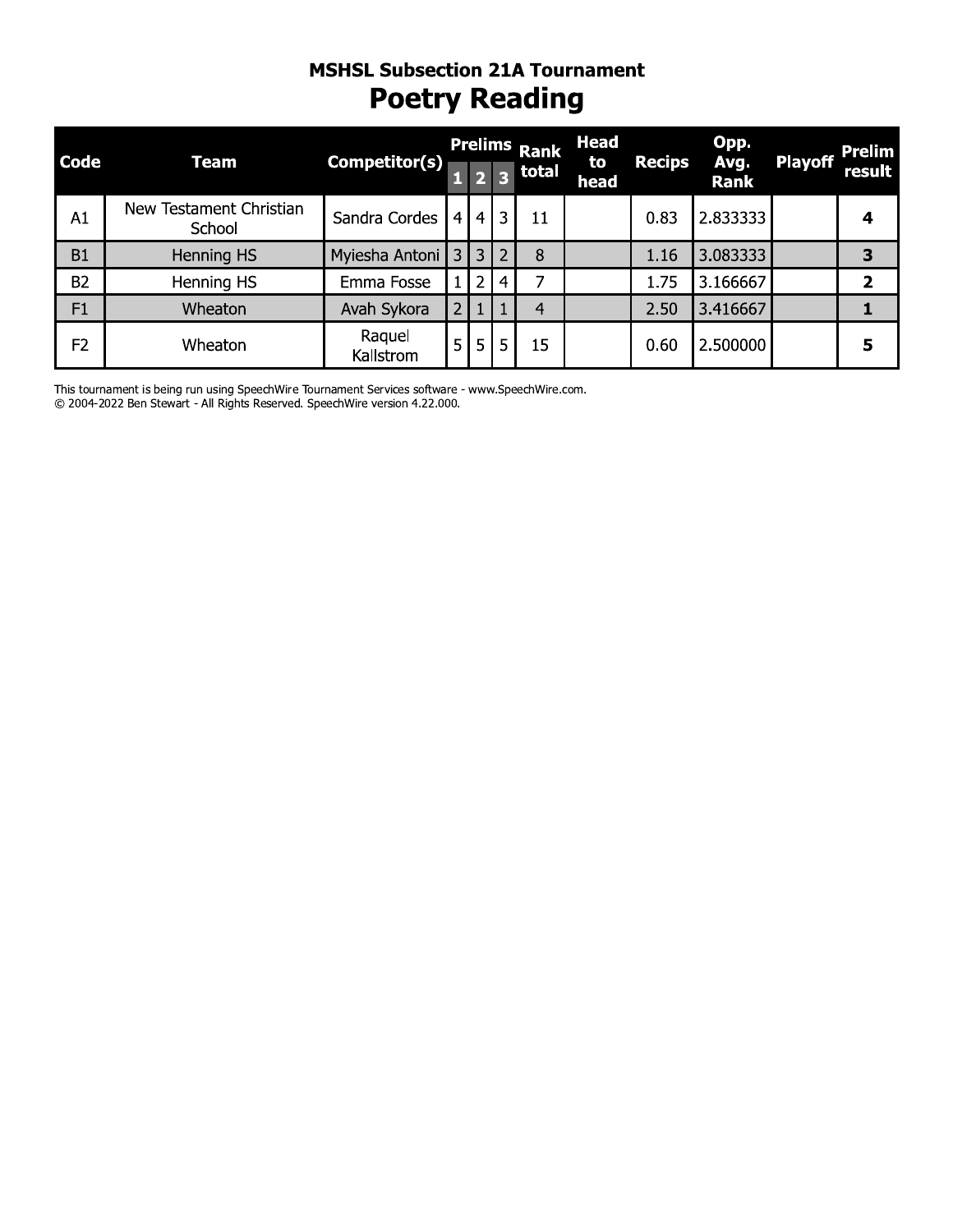### **MSHSL SUDSECTION ZIA TOURNAMENT Prose Reading**

| <b>Code</b>    | <b>Team</b>                       | Competitor(s)       | Prelims Rank   |                         |                         | <b>Head</b><br>to | <b>Recips</b> | Opp.<br>Avg. | <b>Playoff</b> | <b>Prelim</b> |                         |
|----------------|-----------------------------------|---------------------|----------------|-------------------------|-------------------------|-------------------|---------------|--------------|----------------|---------------|-------------------------|
|                |                                   |                     | $\mathbf{1}$   | $\overline{\mathbf{2}}$ | $\overline{\mathbf{3}}$ | total             | head          |              | Rank           |               | result                  |
| A1             | New Testament Christian<br>School | Abbey Hovendick     | 3              | $\overline{2}$          | $\overline{2}$          | 7                 |               | 1.33         | 3.166667       |               | 4                       |
| <b>B1</b>      | Henning HS                        | Alyvia Bunkowski    | 1              | $\mathbf{1}$            | $\mathbf{1}$            | 3                 |               | 3.00         | 3.500000       |               | 1                       |
| C1             | Bertha-Hewitt Schools             | Zach<br>Baumgartner | $\overline{2}$ | 3                       | $\overline{2}$          | $\overline{7}$    |               | 1.33         | 3.055556       |               | 3                       |
| C <sub>2</sub> | Bertha-Hewitt Schools             | Taylor Lloyd        | 3              | 3                       | 3                       | 9                 |               | 0.99         | 3.111111       |               | 6                       |
| D <sub>1</sub> | Browerville/Eagle Valley          | Ian Vedbraaten      | 4              | $\overline{4}$          | 4                       | 12                |               | 0.75         | 2.638889       |               | $\overline{\mathbf{z}}$ |
| D <sub>2</sub> | <b>Browerville/Eagle Valley</b>   | Liliahna McDaniel 5 |                | 5                       | $\overline{4}$          | 14                |               | 0.65         | 2.694444       |               | 10                      |
| E <sub>1</sub> | <b>West Central Area</b>          | Stephanie Reeve     | $\overline{4}$ | 5                       | 5                       | 14                |               | 0.65         | 2.583333       |               | 8                       |
| F1             | Wheaton                           | Amber Findlay       |                | $\mathbf{1}$            | 1                       | 3                 |               | 3.00         | 3.500000       |               | $\mathbf{1}$            |
| G1             | Parkers Prairie                   | Chosen Jackson      | 5              | $\overline{4}$          | 5                       | 14                |               | 0.65         | 2.583333       |               | 8                       |
| G <sub>2</sub> | Parkers Prairie                   | Amber Schroeder     | $\overline{2}$ | $\overline{2}$          | 3                       | $\overline{7}$    |               | 1.33         | 3.166667       |               | $\overline{\mathbf{4}}$ |